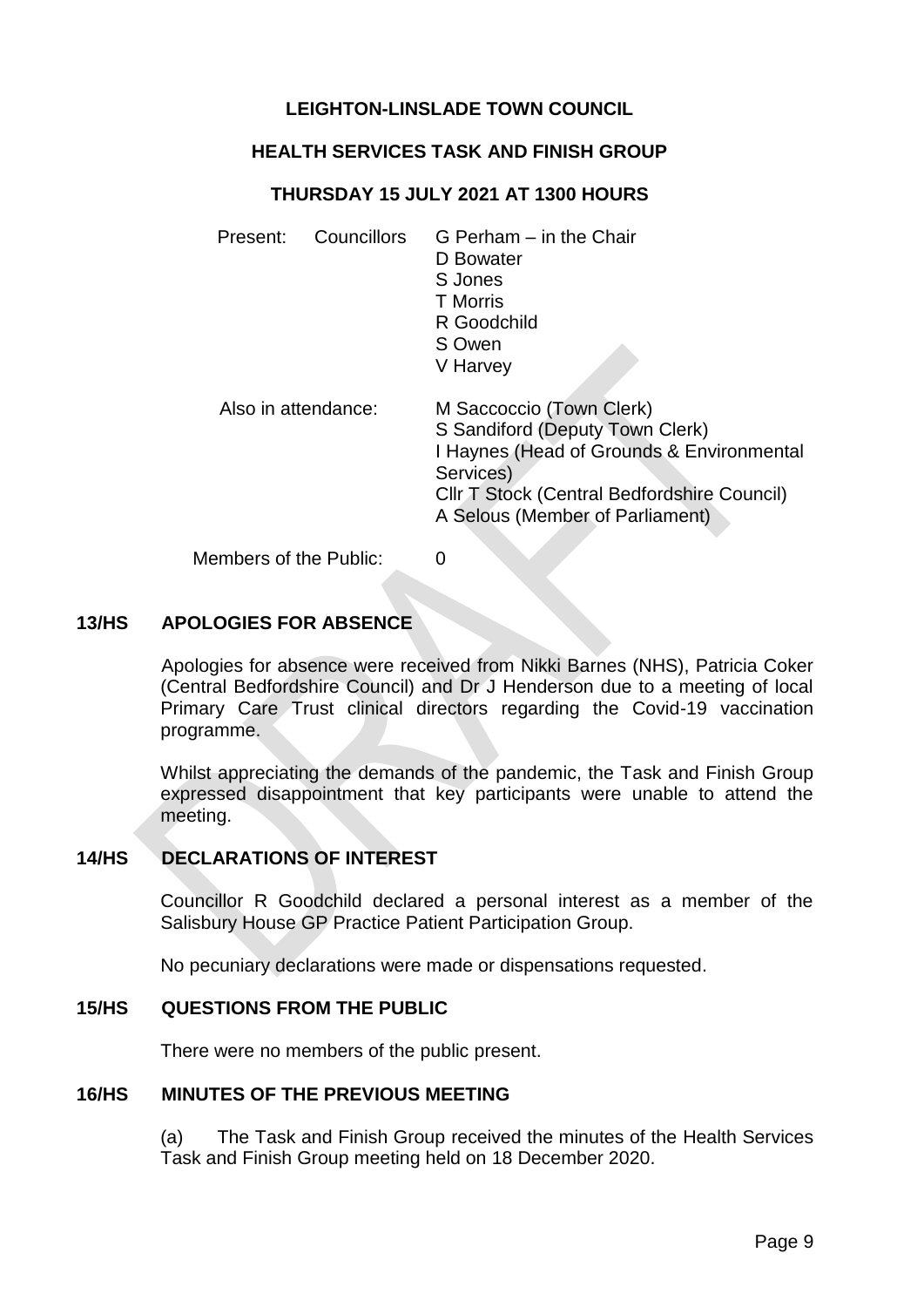### **RESOLVED that the minutes of the Health Services Task and Finish Group meeting held 18 December 2020 be approved as a correct record and were signed accordingly.**

(b) There were no updates to give in respect of the minutes. The Task and Finish Group noted that it had requested sight of the strategic outline case and involvement in the service modelling work. Frustration was expressed at the lack of access to planning processes for the integrated hub project as it was felt that this did not allow elected Members to meet their responsibilities to residents.

It was disappointing that despite the Task and Finish Group having agreed to a later follow-up meeting than had been desired, no interim updates or additional information had been received in the meantime.

## **17/HS CENTRAL BEDFORDSHIRE COUNCIL: INTEGRATED CARE SERVICES**

 $\overline{a}$ 

It was agreed that a vote of thanks be sent to Dr J Henderson to pass on to all involved in the Leighton-Linslade Covid-19 vaccination programme which had been so very successful and run extremely well.

## **RESOLVED to request that a formal letter of thanks be sent in respect of the local vaccination programme.**

Town Council officers had sourced and circulated copies of the presentations given to the Central Bedfordshire Health and Wellbeing Board in April 2021 and in July 2021 in respect of the integrated health hub project.

The group noted the information but expressed frustration that these were generic documents regarding Central Bedfordshire and contained very little information specific to Leighton-Linslade.

A query was raised to clarify whether the integrated hub was proposed to be a physical shared building rather than a "virtual hub". A physical site was intended, based on a hub and spoke model, with the GP Practices possibly forming the spokes and providing various services from those locations, in addition to the centralised services to be provided from the hub. The Group supported the development of a physical hub building as it was understood from residents that this was what they expected and wanted.

The location of a possible hub was discussed and it was clarified that although land off Vandyke Road was the current suggested site (having been earmarked for health uses by the developers in the planning applications for the Leighton Buzzard Eastern Urban Extension), no firm decision had yet been made. Access to that site, particularly for non-drivers was raised as a concern. It was felt that a more central location would be preferable and more accessible for residents. Sites including the former Pledge Chairs factory site, land south of the High Street and Bridge Meadow were discussed although it was noted that both sites were subject to planning applications for development. It was suggested that negotiation with developers on the Clipstone Park (planning application CB/11/02827/OUT) site could take place, with a view to using any capital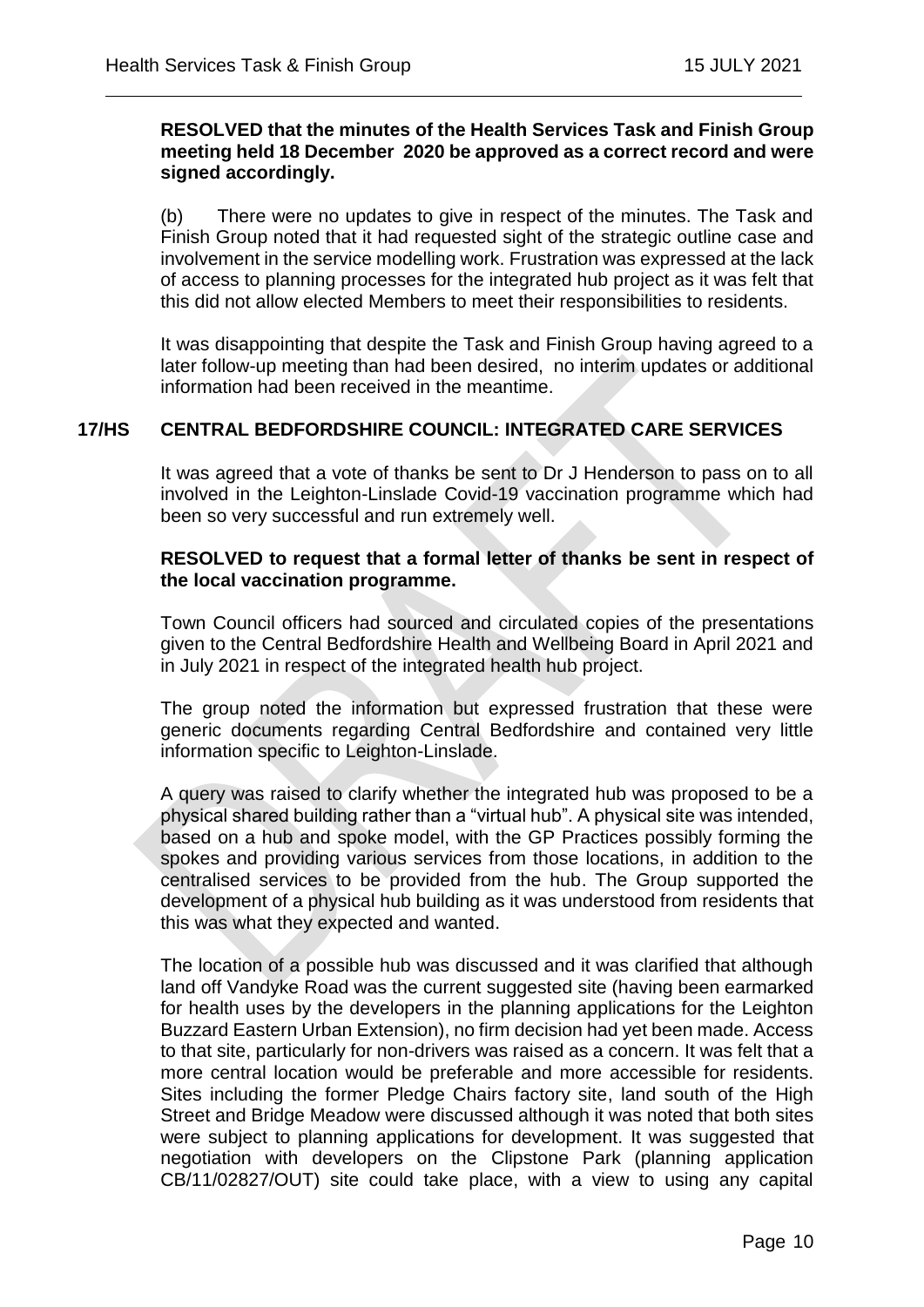receipts to fund purchase of a more suitable site or indeed the refurbishment of an existing appropriately located building.

 $\overline{a}$ 

The Group was advised that the next step for Leighton-Linslade was development of an outline business case, investigation into funding streams and consultation. It was noted that the Bedfordshire Clinical Commissioning Group was due to become an Integrated Care Service with two Boards, one at strategic level.

It was clarified that the service modelling work, now intended to be undertaken in 2022, would inform which services were needed to be provided from a health hub site and that these services would be specific to Leighton-Linslade. Services could include social care and mental health services, as was the case for the Dunstable hub. Social prescribing was being offered in Dunstable and should also be available for Leighton-Linslade.

The Task and Finish Group expressed frustration that despite being the largest town in Central Bedfordshire and subject to significant housing growth over recent years, the Leighton-Linslade hub would possibly be the last to be delivered. It was noted that initial discussions regarding a shared site had not been welcomed by individual GP Practices and that this had contributed to the delay in Leighton-Linslade. It was understood that GP Practices were now working more closely together in the provision of local healthcare services across their sites. Concern was voiced that the financial interests of the three current surgeries might present a conflict of interest in the development of a Leighton-Linslade Hub. The Group was also concerned to ensure that any funds or potential sites earmarked for health facilities would not be lost or otherwise distributed as had happened in the past.

## **18/HS NEXT STEPS**

The Task and Finish Group agreed that another meeting should take place as soon as practicable at which information specific to Leighton-Linslade could be shared and at which all relevant parties could be present. The request to see the strategic outline case and the evidence which contributed to it was repeated. Elected representatives felt strongly that more involvement was needed as they were held accountable by electors.

Mr Selous offered to write to both the NHS and Central Bedfordshire Council underlining the importance of such a meeting.

**RESOLVED to set up a further meeting as soon as practicable for all relevant parties, at which matters specific to Leighton-Linslade could be discussed and more detailed information shared with elected representatives.**